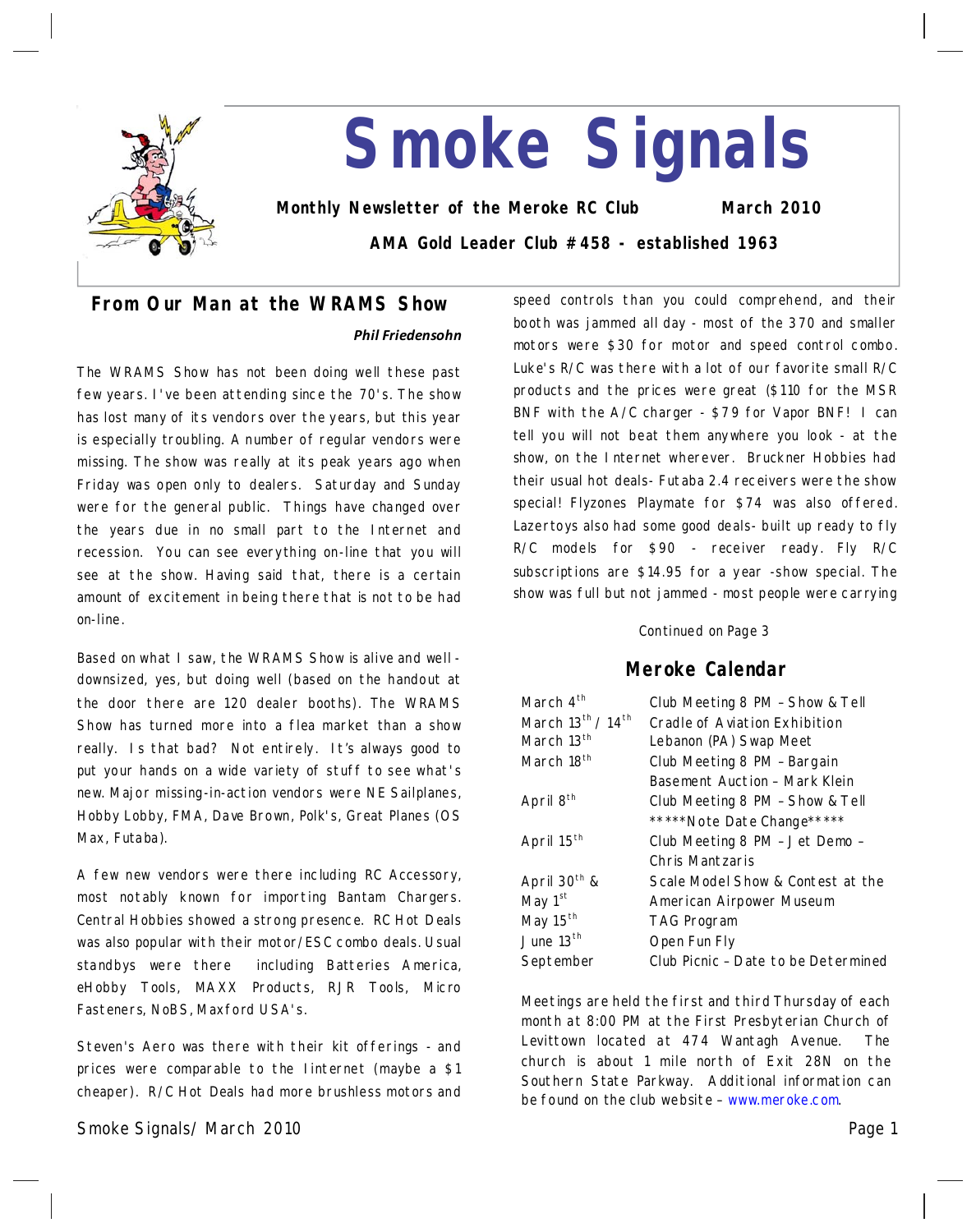# **Club Officers & Volunteers**

| President                                     | Ted Evangelatos<br>516-848-9987     | tevangela to s@yahoo.com |
|-----------------------------------------------|-------------------------------------|--------------------------|
| Vice President                                | Jaclyn Tavolario<br>516-679-1926    | jrlgems@aol.com          |
| Treasurer                                     | Herb Henery<br>631-665-6274         | hahenery@aol.com         |
| Recording                                     | Dave Bell                           | dave.bell0323@verizon.n  |
| Secretary                                     | 516-633-0034                        |                          |
| Corresponding                                 | Curtis                              | curtisu@msn.com          |
| Secretary                                     | Underdue<br>917-213-4459            |                          |
| <b>Board of Directors</b>                     | Tony Pollio<br>516-794-9637         | rctony@optonline.net     |
|                                               | Nelson Ramos<br>631-470-2889        | nel98rc@verizon.net      |
|                                               | Russell Rhine<br>516-484-0368       | rrhine@optonline.net     |
|                                               | Ed Wiemann<br>516-735-0733          | eww46@man.com            |
| Chief<br><b>Field Controller</b>              | <b>Bob Reynolds</b><br>516-775-4377 | m rbrew@optonline.net    |
| <b>Asst Chief</b><br><b>Field Controllers</b> | Tony Pollio<br>516-794-9637         | rctony@optonline.net     |
|                                               | Ed Wiemann<br>516-735-0733          | eww46@man.com            |
| <b>Field Safety</b><br>Of ficer               | Doug Frie<br>516-481-4089           | dfrie@optonline.net      |
| Smoke Signals<br>Editor                       | Russell Rhine<br>516-484-0368       | rrhine@optonline.net     |
| Membership                                    | Frank Lasala                        | Lou Pinto                |
| Committee                                     | Jaclyn Tavolario                    | Harvey Schwartz          |
| Programs                                      | <b>TBA</b>                          |                          |
| Education                                     | Charlie Lando                       |                          |
| Friends of Cedar                              | George Carley                       | Ed Wiemann               |
| Creek                                         |                                     |                          |
| <b>Building Program</b>                       | Charlie Lando                       |                          |
|                                               | Nelson Ramos                        |                          |
| <b>Archivists</b>                             | Ron Berg                            |                          |
| Webmaster                                     | Ted Evangelatos                     |                          |
| Social (Coffee)                               | I rv Kreutel                        | AI Hammer                |
|                                               | Herb Henery                         |                          |
| <b>Raffles</b>                                | Curtis                              |                          |
|                                               | Underdue                            |                          |
| Show and Tell                                 | Ed Wiemann                          |                          |
| Video Librarian                               | Bob Cook                            |                          |
| Audio/Visual                                  | Tom Cott                            |                          |
| Come Fly With Me                              | Charlie Lando                       | Dave Bell                |
| Open Fly-In                                   | Jaclyn Tavolario                    |                          |
| <b>TAG Program</b>                            | Charlie Lando                       |                          |
| Monthly Fun Fly                               | Jaclyn Tavolario                    | Gene Kolakowski          |
| <b>Dinner</b>                                 | Jaclyn Tavolario                    |                          |
| <b>Picnic</b>                                 | Chris Mantzaris                     |                          |
| <b>Contest Directors</b>                      | Allen Berg                          | Tony Pollio              |
|                                               | Ernie Schack                        | Tom Scotto               |
| Flight Instructors                            | Allen Berg                          | Ted Evangelatos          |
|                                               | Douglas Frie                        | Dan Gramenga             |
|                                               | Mark Klein                          | Gene Kolakowski          |
|                                               | Ken Mandel                          | Tim Murphy               |
|                                               | Tony Pollio                         | Mike Hagens*             |
|                                               | <b>Bob Reynolds</b>                 | Harvey Schwartz          |
|                                               | <b>Bill Streb</b>                   | AI Weiner                |
| *Flight Instruction                           | Mike Hagens                         | 516-546-6773             |
| Coordinator                                   |                                     |                          |

jrlgems@aol.com y@aol.com ll0323@verizon.net curtisu@msn.com op to nline.net @verizon.net optonline.net man.com  $@$ optonline.net op to nline.net man.com op ton line.net optonline.net Lou Pinto Schwartz ner menga lak owski phy  $n$ ens $*$ Schwartz

## **From the President**

As I have stated at the beginning of my term, I am in favor of giving the full credit due to our volunteers for their hard work and dedication to our club, to our field and to the hobby. The Merokes have established many awards to honor such members at the end of each year, including the ultimate "Mr. Meroke" award. I strongly feel however that we need to do more in recognizing these special Meroke members–and more often.

So I am launching a "Thank You" campaign, through my newsletter column, at the club meetings, at the field, and via any means available to me, in order to show our appreciation to these individuals. I invite, and I would greatly appreciate, input from the membership on people to be named in the weeks and months to follow.

I would like to start this month with a big "Thank You" to a fellow member who I feel has dedicated a great deal of personal time and effort to our Club affairs, adding value to our membership that is second to none.

The person I am referring to is *Phil Friedensohn*, or "Dr. Phil" as we also have come to know him through his columns in our monthly newsletter.

Phil has been one of the most active members of our Club, both at the meetings and at the field. Starting from his field-related activities, there has been no newcomer or visitor of the Cedar Creek Aerodrome who came to watch us fly that has not been approached by Phil and given the introductory speech about the fun of flying RC, how to get started and the related costs, and of course how to join the Merokes! If our club had a "Recruiter of the Year" award (something we should actually look into this year) I am sure that Phil would be winning it most of the time - hands down.

Aside from his new member recruiting activities, Phil is always there when a novice flyer comes to "test his/ her wings" with a new airplane that needs to be checked and have its airworthiness verified. He will go over every single one of his "500-point plus!" inspection routine of the equipment, including battery checkups and range

(Continued on Page 4)

## Smoke Signals/ March 2010 **Page 2**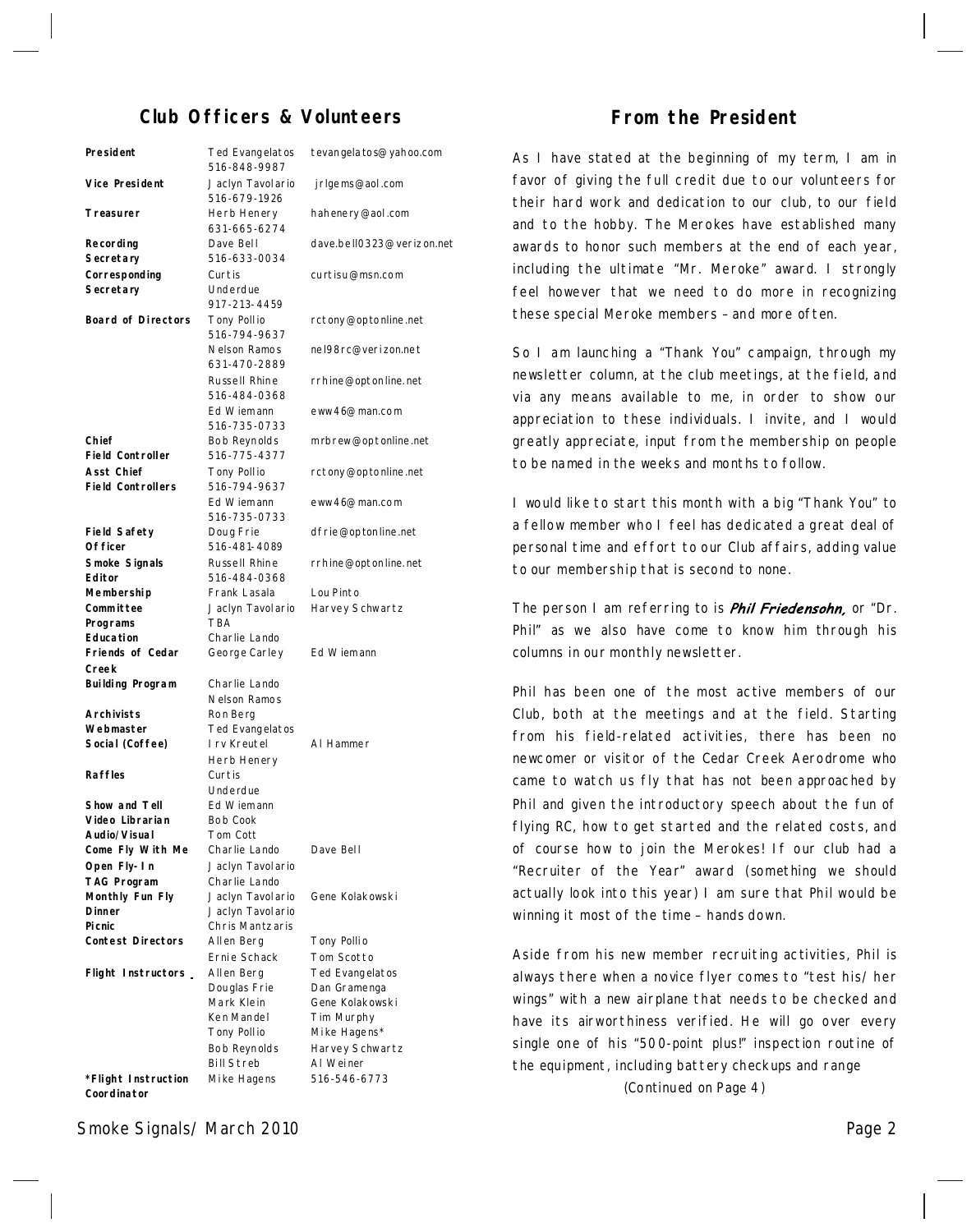#### Continued from Page 1

packages, so everyone was buying. eFlite flew a noon time demo, with the Ember, Vapor & 4-site. Some of the big boys that were showing their (right) stuff were Dessert Aircraft, Easytiger, and KMP. The giant scale ARF's were spectacular.

The swap shop was somewhat bare compared to other years - but I also observed that a lot of the built airplanes were selling very quickly after registering them - so it was a sellers' market this year. As for the static displays on the lower level, please judge for yourself. A picture is worth a thousand words.

Just log onto the following and you'll see what I mean:

#### http://www.youtube.com/watch?v=\_ywl8UIWHc4

attended our Meroke lecture series over the last couple of years, you'd be familiar with Gary Fitch - AMA District 2 VP, Frank Granelli - Editor of Sports Aviator Magazine, Roy Vaillancourt of Vailly Aviations, Dean Pappas, Ed Anderson, and Tom Hunt. Attending the WRAMS Show gave me a great opportunity to attend some very interesting lectures given by the likes of Roy Vaillancourt , Ed Anderson , and Dean Pappas. Last but not least was the opportunity to meet with friends and fellow hobbyist throughout the day. If you

So was it worth a \$12.00 admission and a \$4.00 parking fee? You bet it was. It was just as entertaining as a day at the movies. And what's up for next year? Rumor is and rumor only, as I did not talk to anyone but heard a few people discussing it at lunch-is that the AMA is going to take the show over and run it. Good Luck!

**Bring your old planes, your broken engines, your splintered propellers to the Meroke Auction on March 18th. I'll get you top dollar for all you want to sell. And bring friends if you have any. Mark Klein**



Smoke Signals/ March 2010 Page 3

## **New Products**

*Dennis Andreas*

## **Klass Kote Paints**

- Resistant to many RC model fuels including NITRO METHANE.
- Over 38 years of extensive field performance in a variety of industrial, automotive, and
- model applications.
- Quick, air-drying, chemical hardening and thermosetting system.
- · Tough, durable, and flexible film provides excellent adhesion on nearly all substrates.
- · Outlasts, outperforms & outshines similar 2 component epoxy coatings.

When it comes to painting your R/C model(s) or crafting project, your wait for the highest quality 2-part epoxy paint system is over. This system is a perfect replacement for those familiar with other epoxy coatings sold to the model and crafting industries. Image equals perception therefore your R/C model or crafting projects'image must be perfect. You aren't interested in doing things "half-way", and you will not take short-cuts. You want the best finish and protective coating available for your model or crafting project. You have just spent hours building your masterpiece... why not make it look like a work of art with **KLASS KOTE** epoxy paint?

#### **Notes from Dennis**

Nassau Hobby Center will be stocking this outstanding paint! If you have used Super Poxy, you will love this! If you have Super Poxy color cans from before, you can use their Catalyst! And refinish or touch up that Classic Pattern ship from way back! We will be stocking the standard colors and can get others in a few day max. Mixing chart are available for special colors.

I have used this on a number of projects and if you want that perfect finish, this is it! Super high gloss, matte finish... will not gum up or fade under sun or pure nitro or gasoline. Easy to spray or brush on (if on horizontal surface) flow and leveling great!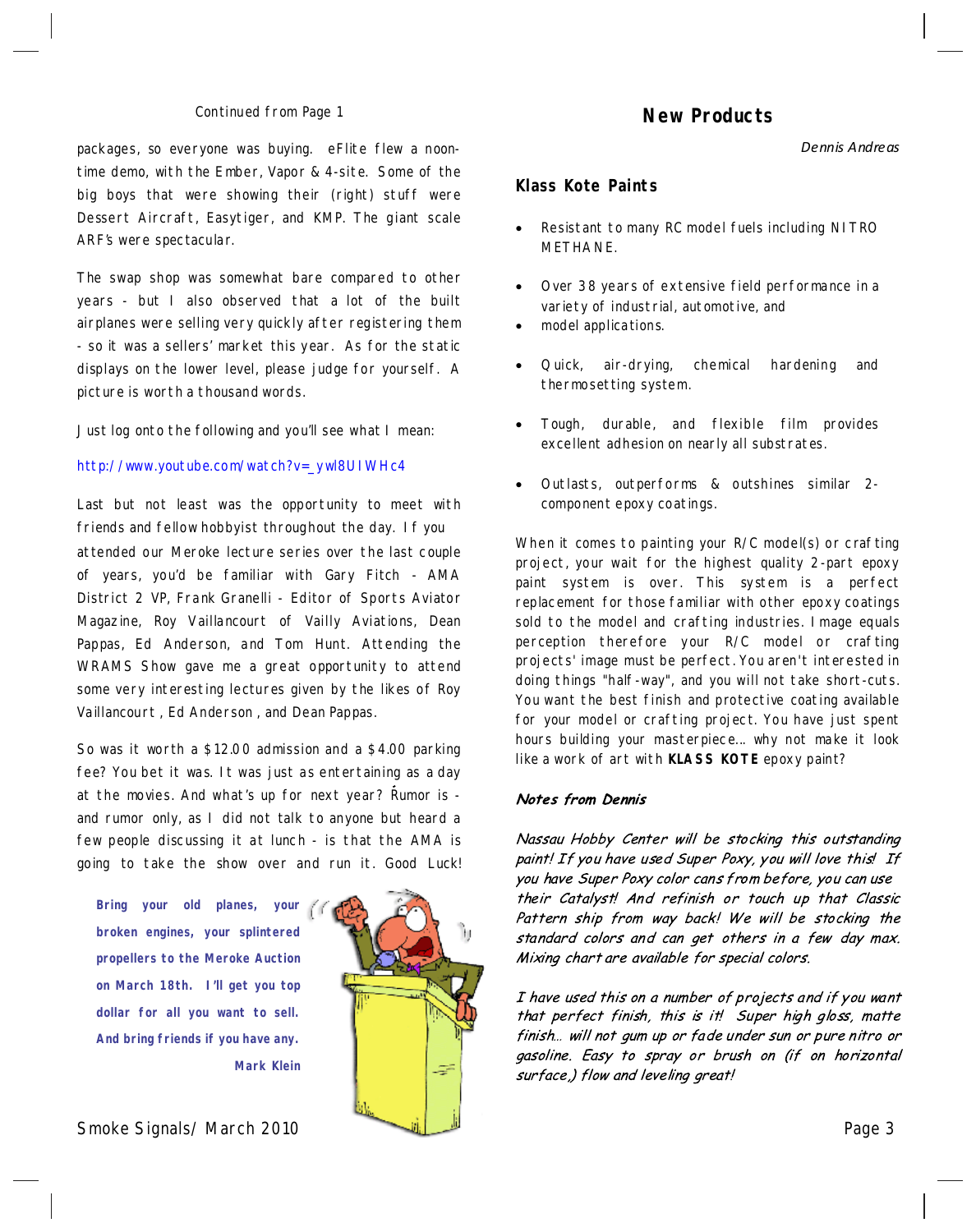# **Battery Handling**

#### **An update on a very critical issue**

1. Never fast-charge any battery type unattended.

2. Never charge LiPo cells/packs at any rate unattended.

3. Only charge LiPo cells/packs with a charger designed specifically for lithium polymer chemistry.

4.**LiPo cells can ignite because of unmatched cell capacity or voltage, cell damage, charger failure, incorrect charger settings and other factors**.

5. **Always use the correct charging voltage.** LiPo cells/packs may ignite if connected to a charger supplying more than 6 volts per cell.

6. Always assure the charger is working properly.

7. Always charge LiPo cells/packs where no harm can result, no matter what happens.

8. Never charge a cell/pack in a model. A hot pack may ignite wood, foam or plastic.

9. Never charge a cell/pack inside a motor vehicle, or in a vehicle's engine compartment.

10. Never charge a cell/pack on a wooden workbench, or on any flammable material.

11. If a cell/pack is involved in a crash:

- a. Remove the cell/pack from the model.
- b. Carefully inspect the cell/pack for shorts in the wiring or connections. If in doubt, cut all wires from the cell/pack.
- c. Disassemble the pack.

d. Inspect cells for dents, cracks and splits. Dispose of damaged cells (see below).

- 12. Dispose of cells/packs as follows:
	- a. Discharge: with the cell/pack in a safe area, connect a moderate resistance across the terminals until the cell/pack is discharged.**CAUTION: cell/packmay be hot!**
	- b. Discard:
		- · NiMH: place in regular trash.
		- NiCd: recycle (cadmium is toxic).

LiPo: puncture plastic envelope, immerse in salt water for several hours, place in regular trash.

13. Handle all cells/packs with care, as they can deliver high currents if shorted. Shorting by a ring, for example, will remove a finger.

14. Always store cells/packs in a secure location where they cannot be shorted or handled by children.

15. When constructing a pack, use only cells of the same capacity (mAh).

#### (Continued from Page 2)

checks, all the way down to which brand of rubber bands to use! Once in a while people jokingly urge him to finish his 2-hour inspection routine, so that the airplane can actually fly!

Phil was the person who organized the Meroke Educational Lectures for years–and is still helping us this year as well. I personally feel that these seminars are one of the most valuable offerings of the club to its membership. Phil has brought to the club many well-known lecturers, who educated us in everything from Pattern airplane flying, to electric aircraft powering, to new aircraft painting techniques, to gliders and helicopter flying. Many of Phil guest lecturers have also given live demonstrations at Cedar Creek as well, from Dean Pappas' "how to correctly trim an airplane" to Ed Anderson's "soaring over Cedar Creek" event at the field.

During the cold winter months when no flying activities are feasible due to the weather, Phil arranges "Virtual Fun Flys" at the club meetings and gets the Merokes involved in fierce team competition on the simulator.

Phil, on behalf of the Meroke RC Club I wish to thank you for the invaluable service you have offered to all of us, both at the field and with our off-the field activities. Your contributions are fully recognized and greatly appreciated. It is people like you that our club, and our hobby, need and are proud to have as a member and a colleague. Thank you very, very much!

Fellow Merokes, I have more volunteers on my special "Thank You" list. I will keep you posted. Until then, stay warm, and like Phil would surely say "cycle those batteries and get ready for spring"!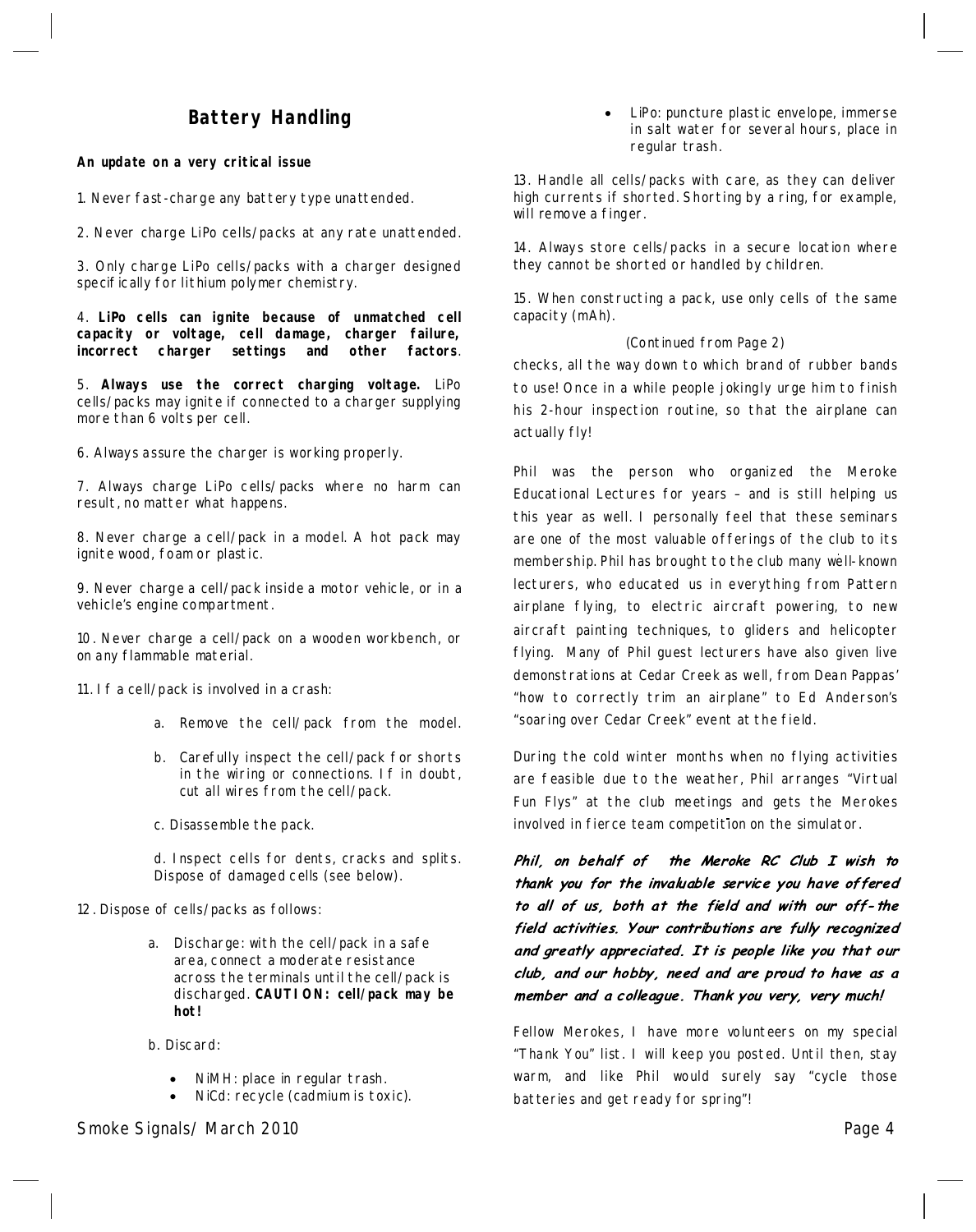## **Evergreen Aviation and Space Museum**

## *By Mike Elbers*

This museum is located McVinnville, Oregon or about 1 Hour south of Portland and is surrounded by the CEO and founder of Evergreen International Aviation and his son Captain Michael King Smith (an Air Force Reservist F-15



**Hughes H-4 Hercules akaSpruce Goose**

fighter pilot before his death). The museum building was purposely built for housing the Hughes H-4 Hercules aka "Spruce Goose" and features an active runway for flying the various museum aircraft in much the same manner as our own American Airpower Museum does. The museum contains spacecraft, rockets, and 78 aircraft in pristine condition including: Grumman's F6F-3 Hellcat, F-14D Super Tomcat, OV-1D Mohawk, and TF-9J Cougar, as well as Republic's F-84D Thunderstreak, and F-105-G Thunderchief.

The museum also features a model airplane runway and is home to the Evergreen Aero Modelers Club. It was really neat seeing modellers flying in sight of the outdoor airplane displays.

Most of the airplanes housed in the museum are in flyable condition. This is especially evident with the many warbirds. The Bf 109-G has an original Mercedes Benz engine and is also in flyable condition. The sheet metal work and painting on all the airplanes is incredible.

The centerpiece of the museum is the Hughes H-4 Hercules. The entire museum is basically dwarfed by the H-4 Hercules. There is a Douglas DC-3 parked underneath the wing of the Hercules and the tail easily clears the Hercules wing at the base. The Hercules still has the world's largest airplane wingspan. The Hercules was originally designated the HK-1 for Hughes and Henry Kaiser who prodded Howard Hughes into the original project.

This airplane's nickname is the "Spruce Goose." Howard Hughes hated this name as the plane is actually make of birch which is custom molded into curved plywood known as the "Duramold" system. The Duramold system was patented by Fairchild Aircraft and Howard Hughes had to pay for the rights to use the Duramold system on large aircraft that he built.

The H-4 was built in California and was slated to be broken up in 1990 as the owners at that time had died. Evergreen Aviation submitted the only offer which would keep the airplane in one piece. The plane was disassembled in California and shipped by barge to the Columbia River. The project had to wait some months for the height of the river to be correct so that the airplane wings and fuselage could be rolled off the barge in



**Grumman F6F-3Hellcat**

Portland. From Portland the plane's fuselage was trailered to the Evergreen Aviation Museum in much the same way that the plane was transferred from Culver City, California to Long Beach, California during the planes original construction. The museum was able to find

Continued on next page

Smoke Signals/ March 2010 Page 5